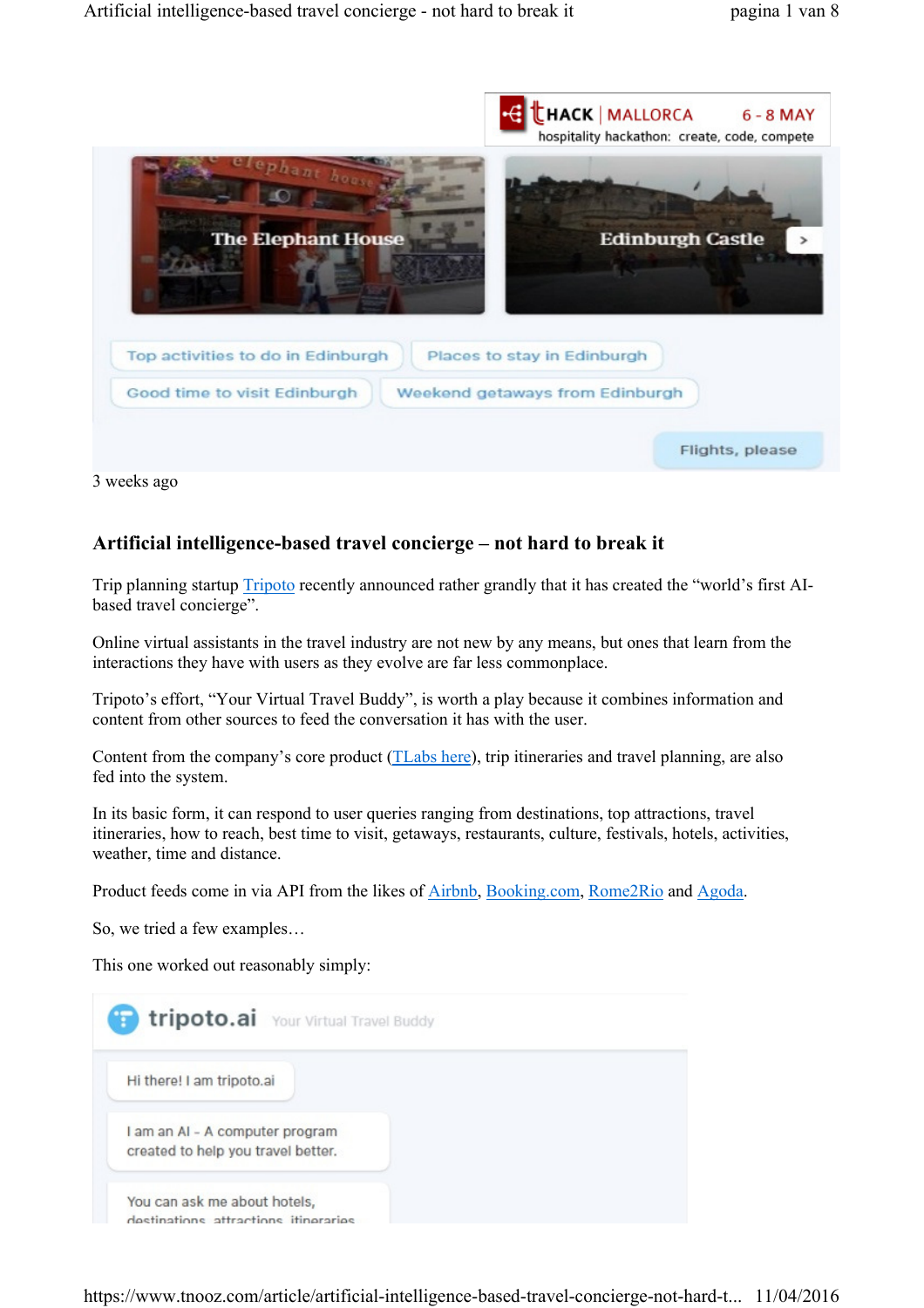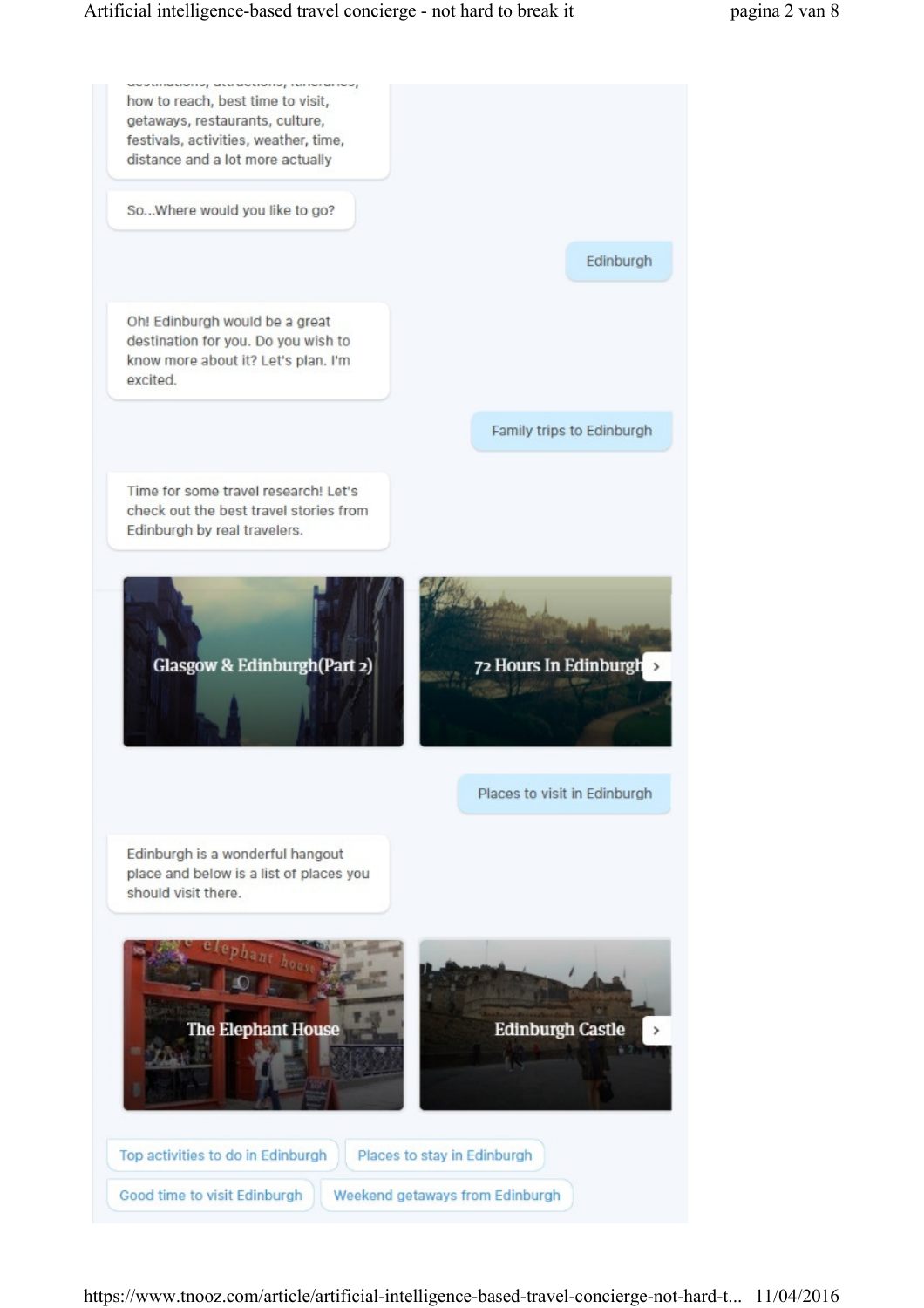|                              | Please tell me your origin Location.                                     |                                                            |             |
|------------------------------|--------------------------------------------------------------------------|------------------------------------------------------------|-------------|
|                              |                                                                          |                                                            | Sydney      |
|                              | It is very simple. Here are directions<br>to reach Edinburgh from Sydney |                                                            |             |
| <b>Cheapest</b>              | Shortest<br>Fastest                                                      | Fly from Origin to Destination<br>INR 39338 26 hrs 17 mins |             |
| Origin<br><b>INR 1196</b>    | $\bigodot$<br>3.16                                                       | Sydney<br>5 mins                                           | <b>Book</b> |
| Sydney<br><b>INR 38000</b>   | 23<br>16888.11                                                           | Edinburgh<br>23 hrs 50 mins                                | <b>Book</b> |
| Edinburgh<br><b>INR 142</b>  | 10.91                                                                    | Destination<br>18 mins                                     | <b>Book</b> |
| Good time to visit Edinburgh | <b>Hotels in Edinburgh</b>                                               |                                                            |             |

But this second effort didn't work out so well (didn't understand "from" and "to", nor are those Airbnb properties anywhere near the Eiffel Tower):

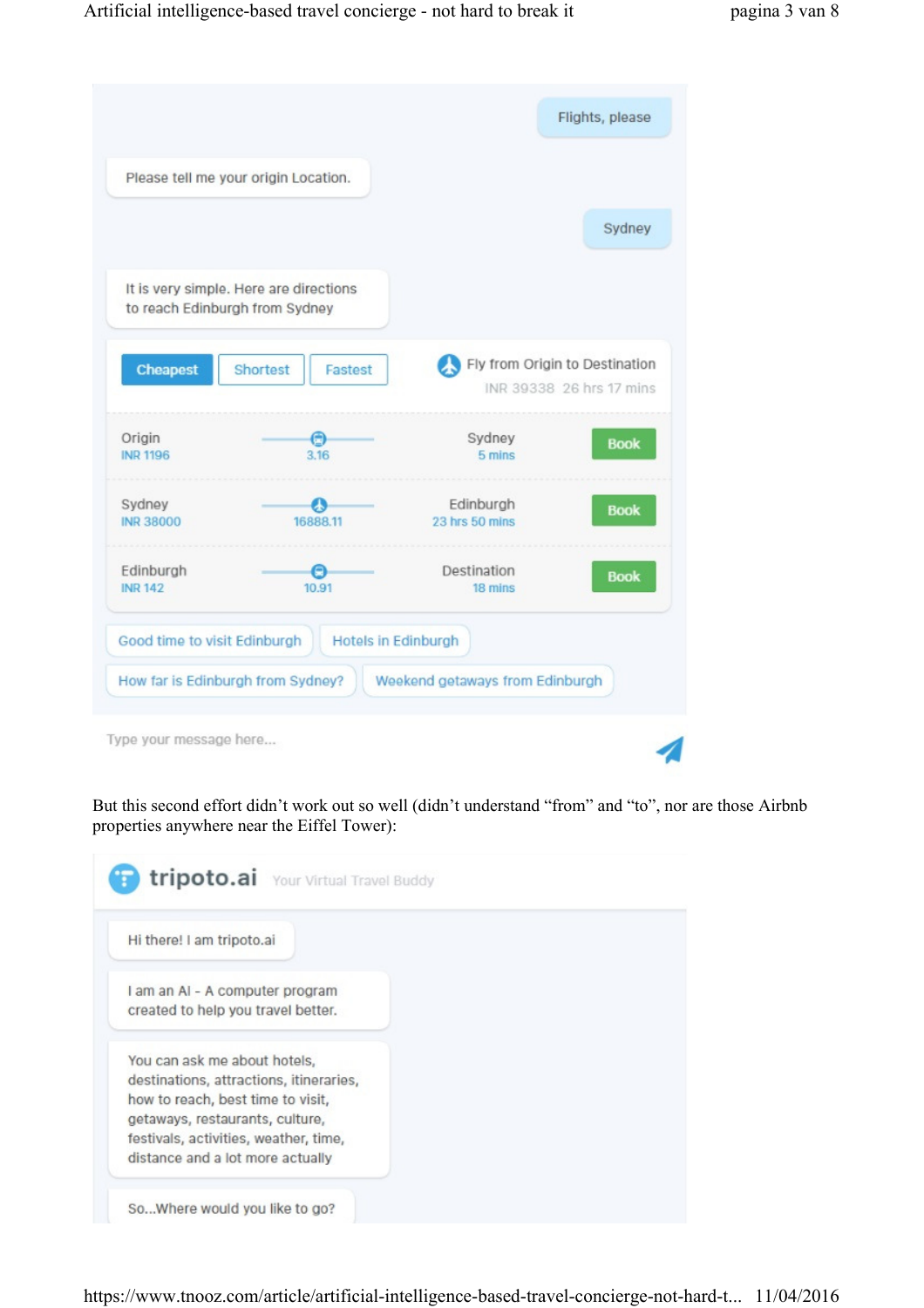|                                      |                                       | Travel from paris to san diego         |                         |
|--------------------------------------|---------------------------------------|----------------------------------------|-------------------------|
| San Diego                            | Bingo! We found a route to Paris from |                                        |                         |
| Cheapest                             | Shortest<br>Fastest                   | Train from Origin to Destination       | INR 36005 19 hrs 7 mins |
| Origin<br><b>INR 167</b>             | Θ<br>8.17                             | Fashion Valley T<br>14 mins            | <b>Book</b>             |
| Fashion Valley T<br>INR <sub>0</sub> | $\odot$<br>3.74                       | Old Town, CA<br>7 mins                 | <b>Book</b>             |
| Old Town, CA<br><b>INR 2540</b>      | ⊖<br>196.12                           | Union Station F<br>3 hrs 6 mins        | <b>Book</b>             |
| Union Station F<br><b>INR 550</b>    | e.<br>26.34                           | Los Angeles<br>45 mins                 | <b>Book</b>             |
| Los Angeles<br><b>INR 32000</b>      | еs<br>9104.23                         | Paris CDG<br>10 hrs 40 mins            | <b>Book</b>             |
| Paris CDG<br><b>INR 748</b>          | $\odot$<br>31.15                      | Destination<br>35 mins                 | <b>Book</b>             |
| Good time to visit Paris             | Places to stay in Paris               |                                        |                         |
|                                      | How far is Paris from San Diego?      | Places to visit near Paris             |                         |
|                                      |                                       | Place to stay near tour eiffel         |                         |
| for you to stay in Paris             | Check out some of the perfect picks   |                                        |                         |
| ₹747<br><b>PONT</b>                  | MAISON 25m2 à JOINVILLE LE            | ₹819<br>autocamper in the centre of Ta | $\rightarrow$           |
|                                      |                                       | 8 Reviews                              |                         |
| airbnb                               | <b>Book Now</b>                       | airbnb                                 | <b>Book Now</b>         |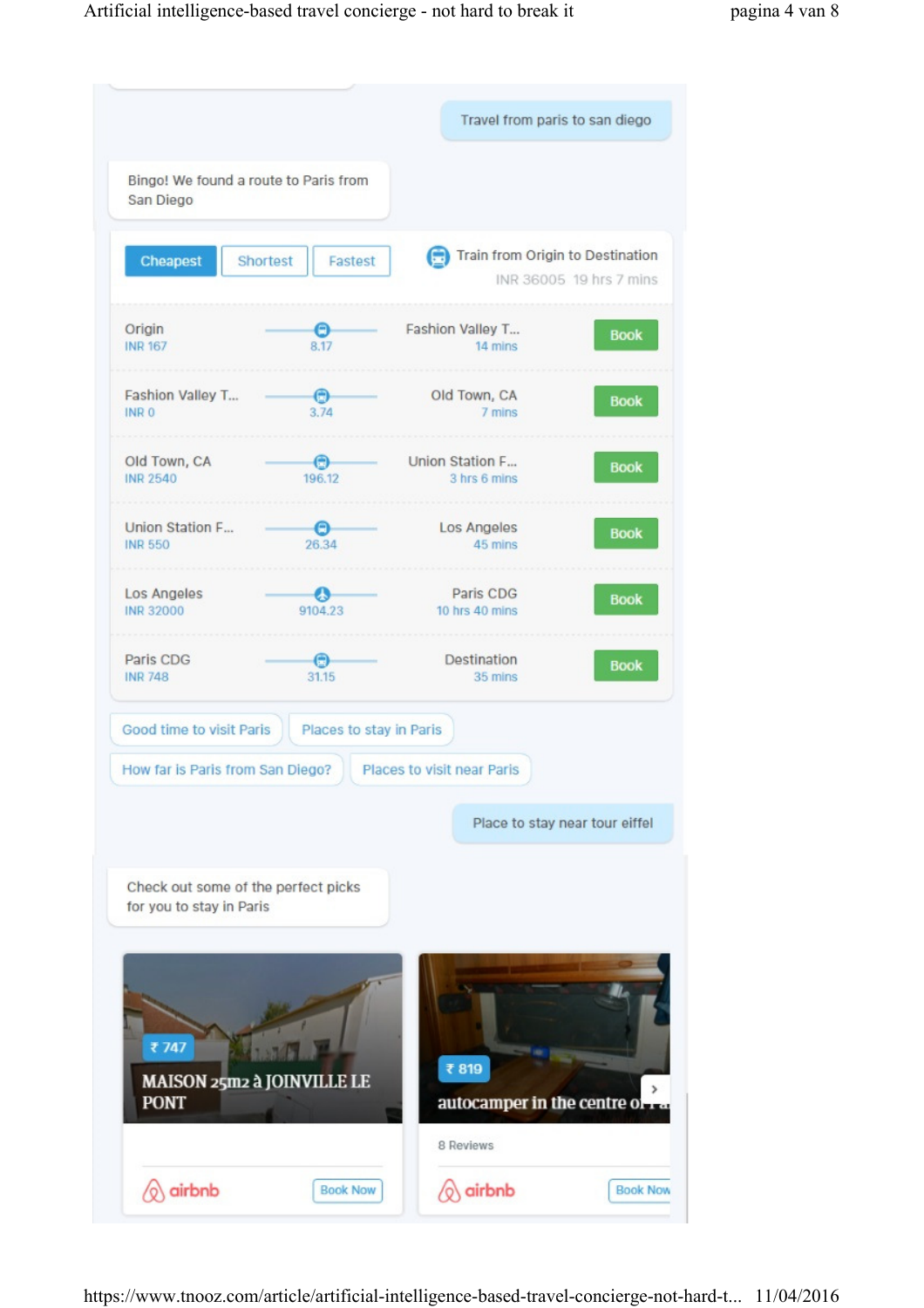

Check it out here.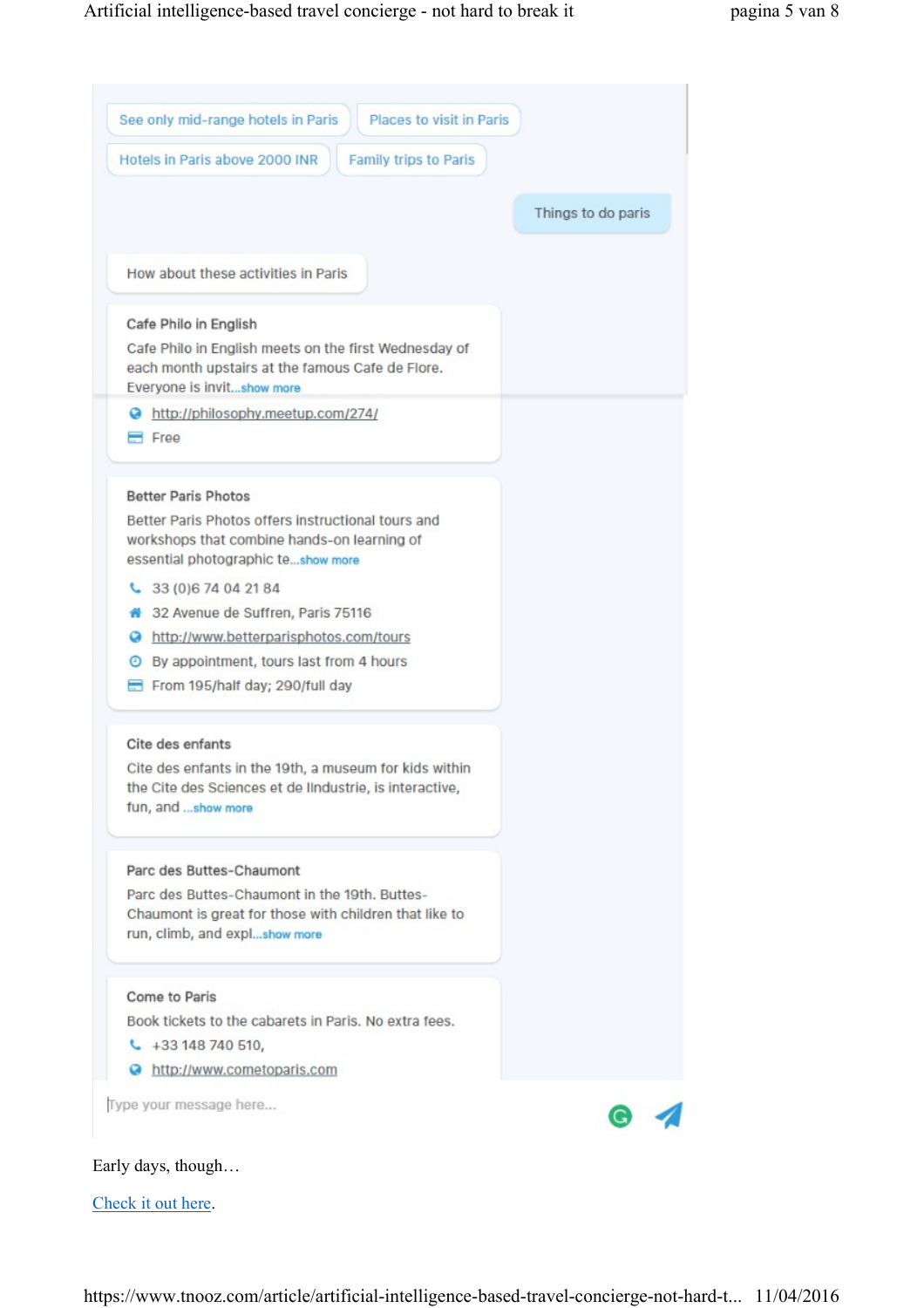



### About the Writer :: Kevin May

Kevin May is a senior editor and one of the co-founders at Tnooz. He was previously editor of UK-based magazine Travolution and web editor of Media Week UK from 2003 to 2005.

He has worked in regional newspapers (Essex Enquirer) and started his career in journalism at the Police Gazette at New Scotland Yard in London. He has a degree in criminology, a postgraduate diploma in magazine journalism and will be publishing his first book - a biography about electronic band, Depeche Mode - soon.

## **Comments**



### kanwar

Also, http://www.findmycarrots.com handles much more complex queries (magnitude of >1000)

2 weeks ago



### kanwar

EVA has been there for quite some time and handles much complex queries – https://www.evature.com/demo. This(tripoto.ai) one seems to be a keyword engine as compared to actual "semantic" engine clearly.

2 weeks ago



Tim Hentschel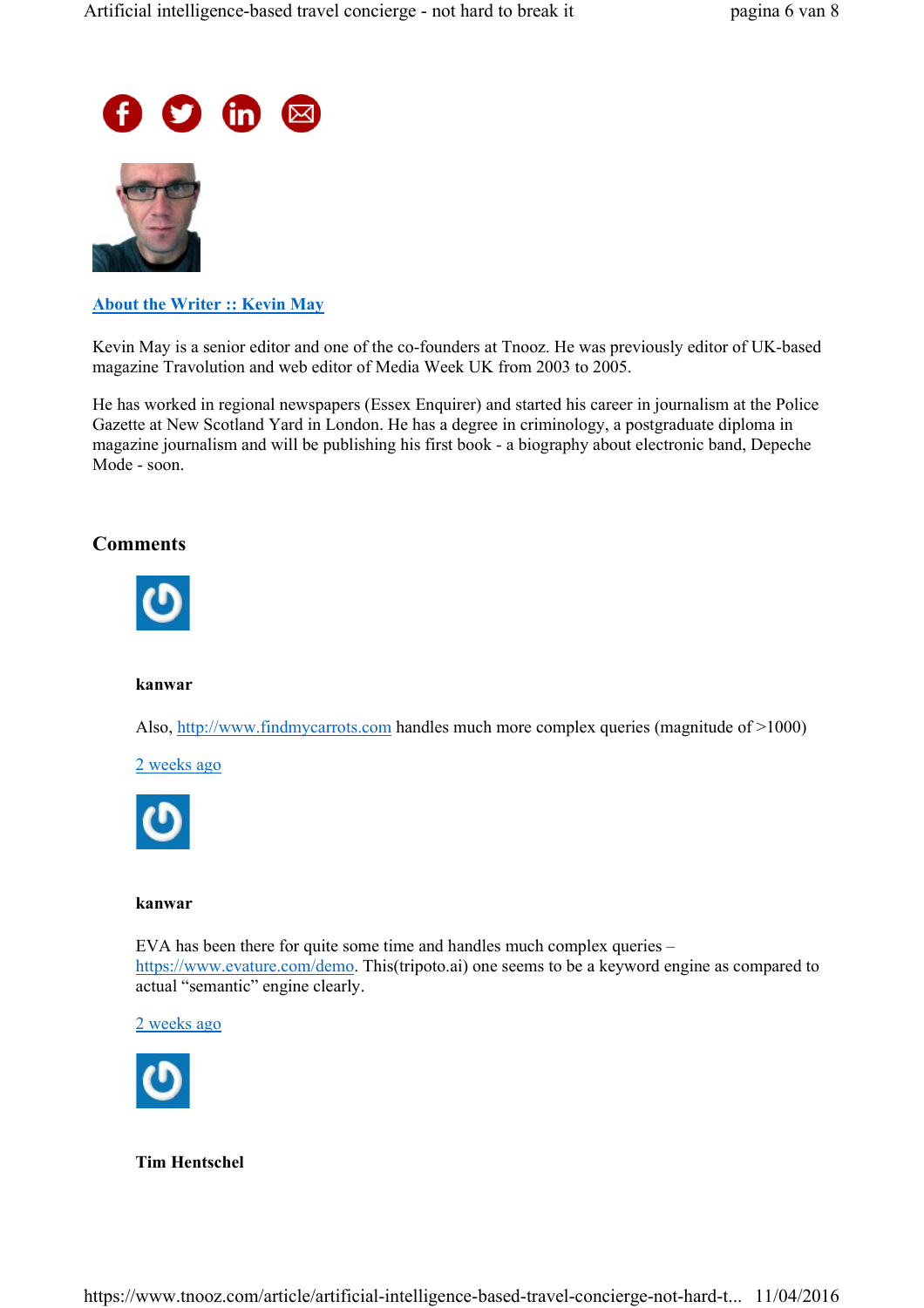Another example of good AI is Alexa by Amazon. We use it all the time for music, directions, cooking, etc., and Alexa gets the answers or commands right over 90% of the time.

http://techcrunch.com/2016/03/23/amazon-improves-alexa-voice-services-which-lets-developersadd-alexas-voice-control-to-their-own-devices/

3 weeks ago



Yup. Ours is specific to travel. Many good solutions exist in other verticals. Cant forget fb and google – they are building all encompassing solutions anyway  $\bigcirc$ 

3 weeks ago



That is why it is called a beta version kevin because things are still being fixed. Since you call this announcement "grand"- can you please point me to other working examples of fully automated virtual travel concierge. Would be helpful for us to see as well.

3 weeks ago



Kevin May

@anirudh – it was certainly announced in a grand way because you claimed it to be "World's first AI based travel concierge". Jenn at Alaska Airlines is a pretty good example.

3 weeks ago



@Kevin: Jenn at Alaska Airlines is not a "travel concierge" it is more of a website navigation tool. It is very difficult to justify how Jenn at Alaska Airlines is "pretty good" example of an alternative to Tripoto's beta version of AI based travel concierge. We would be glad if you could share snapshots of some wonderful answers from Jenn as well. Leave apart "from" and "to" Jenn at Alaska Airlines was not even able to identify "Paris".

3 weeks ago